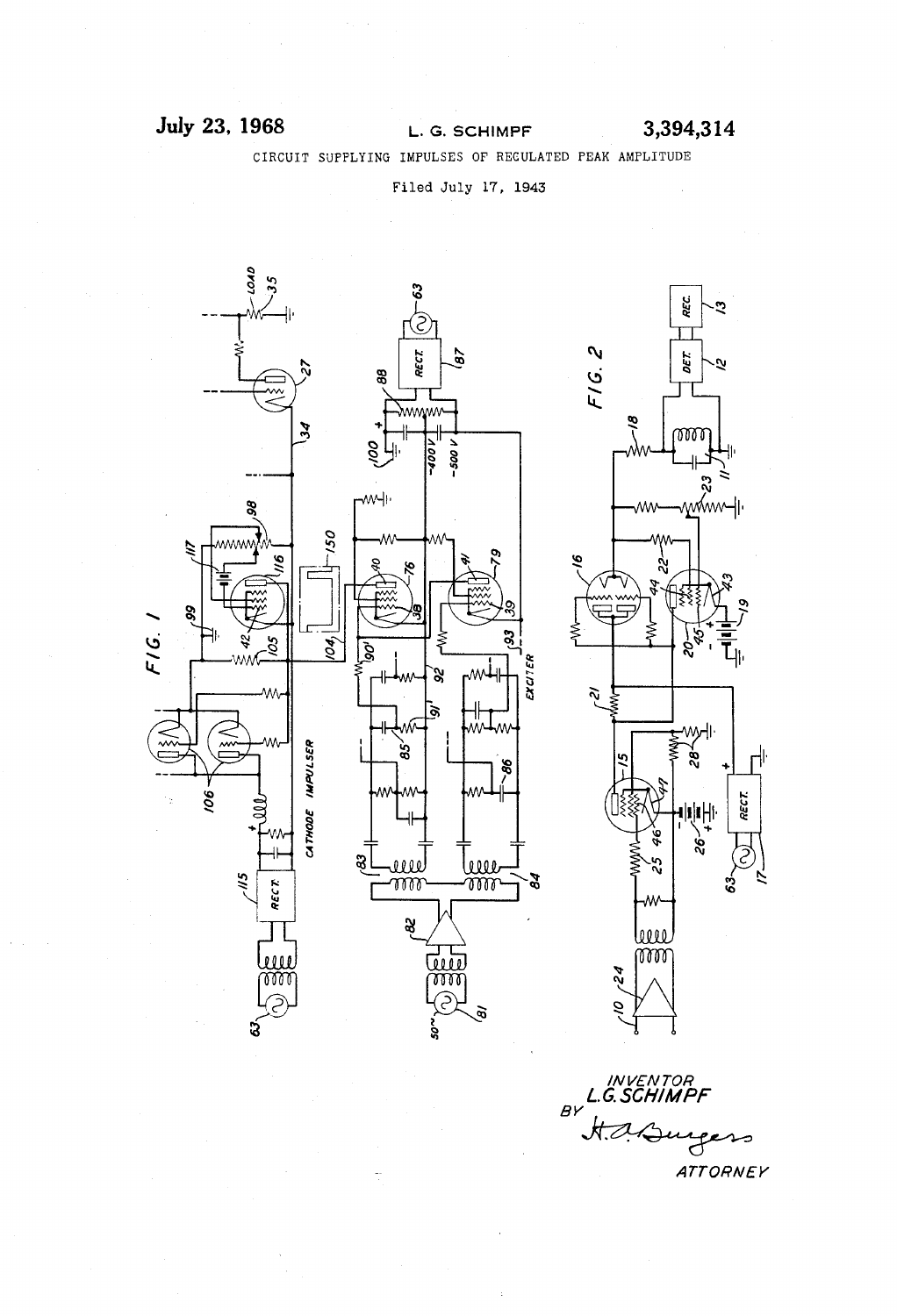# United States Patent Office 3,394,314

# Patented July 23, 1968

1

### 3,394,314 CIRCUIT SUPPLYING IMPULSES 0F REGULATED PEAK' AMPLITUDE Luther G. Schimpf, New Brighton, N.Y., assignor to Bell Telephone Laboratories, Incorporated, New York, N.Y., a corporation of New York Filed July 17, 1943, Ser. No. 495,125 7 Claims. (Cl. 325-347)

The present invention relates to electrical wave con 10 trol and particularly to means for limiting the maximum amplitude of an output wave or for producing impulses having a limited maximum amplitude. This application is in part a continuation of Lundstrom-Schimpf application Ser. No. 456,322, filed Aug. 27, 1942, for Secret Trans- $15$ mission of Intelligence, the part of the subject-matter that is common to this and the prior application and that is claimed herein being the sole invention of the present applicant.

In one aspect the invention comprises a circuit including  $_{20}$ a regulator for fixing the peak or maximum value of output current together with a control circuit for causing the regulator to cut the output voltage down to some lower value, specifically zero, at set times.

In a related aspect the invention comprises a limiter  $_{25}$ for use in a frequency modulation or similar system in which the regulator fixes the maximum swing in one direction and the frequency-modulated wave determines the times at which the output is momentarily reduced to zero.

times at which the output is momentarily reduced to zero.<br>The nature and objects of the invention together with  $30$ its various features will be made clear in the following detailed description together with the accompanying drawings in which:

FIG. 1 is taken in its entirety from the parent appli cation and is a schematic circuit diagram of an impulser 35 together with an exciter therefor according to this inven tion; and

FIG. 2 is a schematic circuit diagram of a frequency modulation detector circuit including a limiter in accord ance with this invention.

40

The circuit of FIG. 1 illustrates the invention as used for the purpose of furnishing an interrupted plate voltage to the gas-filled tube 27 in which a negative voltage of 150 volts is applied to the cathode of tube 27, relative to ground to allow the tube to ionize under grid control 45 for a fixed interval, such as 18 milliseconds, and this voltage is reduced to zero for a short interval, such as 2 milliseconds, to cause the tube to become deionized. The requirement is assumed to be that the  $-150$  volts applied to the cathode has a regulated constant value at all 50 times when it is not interrupted. In the parent disclosure the tube 27 is one of the tubes of a stepper circuit and the useful output is taken from across the load resistance 35.

The circuit as disclosed in FIG. 1 comprises the cathode 55 impulser shown in the upper portion of the figure and the exciter shown in the lower part of the figure. The timing of the action of the circuit is under the control of a source 81 of SO-cycle waves of constant frequency. This current is amplified at  $82$  and applied to a pair of  $60$ tubes 76 and 79 through transformers 83 and 84.

Considering first the two tubes  $76$  and  $79$ , a negative half-cycle of the SO-cycle input wave swings the grids 38 and 39 of these tubes beyond cut-off. At some point a sufficient amount to transmit current, and the current rises quickly to full value. Due to phase shifting circuits 85 and 86 the SO-cycle wave on the grid 38 of tube 76 leads that applied to the grid 39 of tube 79 by 2 milli seconds. Tube 76 first transmits current through a path 70 which can be traced from its plate 40 over lead 104, re sistor 105 to ground at 99, to ground at 100, upper part in the cycle the grids are driven in the positive direction 65

2

of potentiometer resistance 88 in the output of rectifier  $87$  and  $-400$ -volt cathode lead  $92$ . (Source  $63$  is an alternating curent power source such as a lighting circuit.) This current from tube 76 flowing through resistor 105 throws the grids of tube 106 negative beyond cut-off and shuts off the flow of current from rectifier 115 to the output potentiometer 98 whereby both the cathode and the anode of the tube 27 are brought to ground po tential and tube 27, it previously ionized becomes de ionized.

At a time 2 milliseconds later tube 79 sends current from its plate 41 through resistors 90', 91', lead 92, lower part of resistor 88 to —500-volt cathode lead 93. The current flow through resistors 90' and 91' cuts off the tube 76 by blocking its grid 38 and this tube remains blocked until the grid again swings toward positive under control of the SO-cycle wave from source 81, when the process repeats itself.

In order to be able to supply a closely regulated peak voltage to the cathode of the tube 27 the cathode im pulser includes a voltage regulator. The output of rectifier 115 is filtered and the resulting direct current is put through series tubes 106 and potentiometer resistance 98, the tubes 106 being inserted in the positive lead to ground 99. (A plurality of tubes 106 are used in parallel in order to provide sufficient power capacity where a number of steppers, similar to 27, are to be energized.) Pentode tube 116 is connected across the line with its cathode connected to the negative side and its plate connected through resistor 105 to the positive side. Its control grid 42 is connected in series with battery 117 to a point in resistor 98 so that a suitable fractional part of the output voltage can be applied to the control grid. The regulation is based on the assumption that the voltage of battery 117 remains sufficiently constant. This battery may have some convenient voltage, such as 90 volts. Just enough opposing voltage is tapped off from resistor 98 to bring the control grid of tube 116 to some suitable con trol point on the tube characteristic. This establishes a normal value of current through resistor 105 which fixes the normal regulating voltage on the grids of tubes 106. Variations in voltage across resistor 98 swing the grid 42 of tube 116 above or below its normal value; these variations are amplified and applied to the grid of tubes 106 in such sense as to oppose the assumed variations in output voltage by varying the drop of the potential across tubes 106. In this way the circuit regulates itself to a constant output voltage of 150 volts. This is applied over conductor 34 as previously described between ground and the cathodes of all of the steppers that are connected to lead 34. When the voltage of the grids of tubes 106 is thrown negative by current received over lead 104, the tubes 106 change their function from regulating to block ing for the 2-millisecond assumed interval. The diagram within the rectangle 150 indicates graphically the pulsating character of the voltage in lead 104.

Referring to FIG. 2, input circuit 10 is for the recep tion of frequency modulated waves which after amplitude limiting are to be applied to the slope circuit 11 for de tection at 12\_ and reception of the modulating signal at 13. The circuits between 10 and 11 are concerned with the problem of amplification and amplitude limiting.

With tube 15 out of its socket, regulator tube 16 supplies a constant voltage from rectifier 17 to the resistance 18 and slope circuit 11 in series. The path for this current is from the positive pole of rectifier 17, plate-to-cathode space of tube 16 and through resistance 18 and slope cir cuit 11 to ground. This regulation assumes a constant voltage in battery 19 which has its positive pole connected to the cathode 43 of control tube 20. The space current through tube 20 flows in a path from ground through rectifier 17, resistance 21, plate-to-cathode space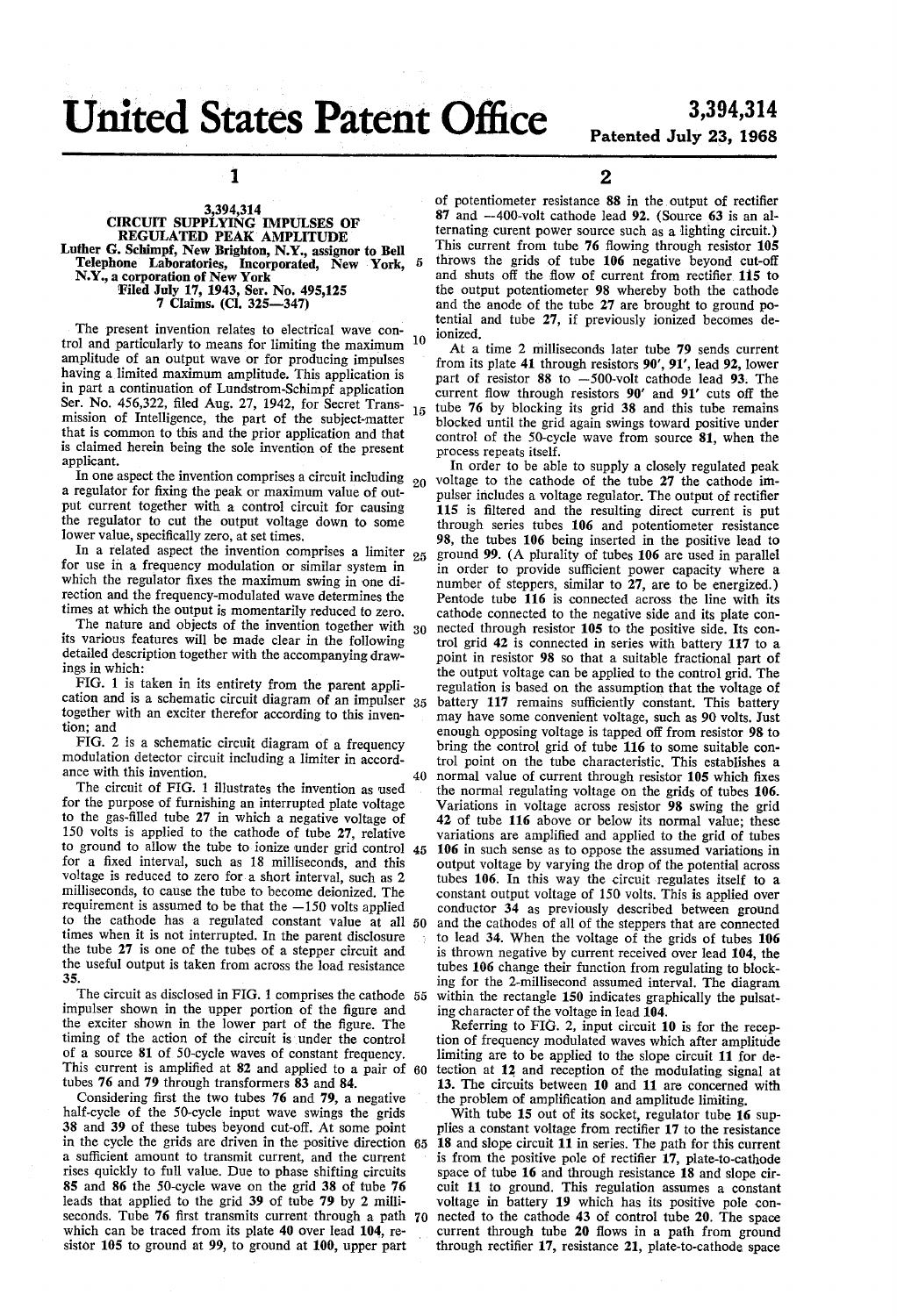of tube 20, battery 19 to ground, the voltage developed by rectifier 17 being in excess of the opposing voltage of battery 19 by suitable margin. The current through resistor 21 determines the bias voltage on the grids of tube 16 since the grids of tube 16 are connected to one end 5 of this resistance and the plates are connected to the other end, and this bias has a normal value such as to give the desired impedance to the regulator tube 16 to supply the proper output voltage and permit the desired range of regulation. Tube 20 has its screen grid 44 connected 10 through resistor 22 to the output side (cathode) of tube 16 to supply positive bias voltage and its control grid 45 connected to an adjustable tap on resistance 23 connected between the positive output terminal of tube 16 and ground.

Any variation in output voltage relative to the steady voltage of battery 19 causes a variation in the cathode control grid potential of tube 20, which in turn varies the bias on the grids of regulator tube 16 by varying the current flow through resistor 21, in such direction as to  $20$ oppose the assumed variation in output. The action is similar to that of tubes 106 and 116 of FIG. 1, the battery 19 serving the same purpose as battery 117, with the result that the output voltage variations are reduced to negligibly low value.

Assuming tube 15 to be in its socket and a frequency modulated wave to be impressed on its input control grid 46, current flows from rectifier 17 through resistor 21 and the plate-to-cathode space of tube 15 when this tube is in conducting condition, and through battery 26 to ground, and the positive halves of this wave cause tube 15 to send enough current through resistor 21 to throw the bias on the grids of tube 16 beyond cut-off with the result that the current through the tube 16 and hence in the slope circuit is interrupted. Tube 15 is cut off by the impressed high frequency voltage during a large part of each nega tive half wave and during these times the tubes 16 and 20 operate as previously described to hold the output voltage into the slope circuit at constant value. In this way a square-topped output wave is sent into the slope circuit the fundamental frequency of which is the same at all instants as that of the incoming frequency modulated wave and this output wave has constant peak am plitude.

The tube 15 should be operated over its entire char- $45$ acteristic in each cycle of the impressed wave and this provided at 24. Amplitude modulation or variation that may be present in the incoming frequency modulated wave is suppressed by the fact that the input waves of smallest amplitude swing the grid 46 of tube 15 far enough in the positive direction to completely interrupt current in tube 16 and far enough in the negative direc tion to reduce the space current in tube 15 to Zero. Input waves of greater amplitude cannot produce any greater 55 cluding said high resistance. amplitude of output current.

It may be desirable in some cases to operate tube 15 as an overloaded amplifier with positive half-wave amplitude limitation and for this purpose a large resistance 25 is shown in series with the grid 46. Battery 26 is used to bias the cathode 47 of tube 15 sufficiently negative so that tube 16 is cut off when tube 15 conducts. Its func tion is the same as the —400-volt supply used on the ex citer tube 76. However, due to the characteristics of tube 16, only 150 volts need be used in this case, for the drop in tube 15 is sufficiently low to allow its plate to go suf ficiently negative with respect to ground to supply the necessary negative bias to the grids of tube 16 to' cut off current through tube 16. 65

In both of the FIG. 1 and FIG. 2 circuits as shown the  $\gamma_0$ output current is caused to fall to zero during the periods of interruption of the regulated supply when tubes  $106$  or  $16$  are biased beyond cut-off. If it is desired that the output voltage fall to some low value different from zero

 $\frac{4}{4}$  application by providing in parallel with the output a second regulated supply of relatively low constant voltage which is not interrupted. When the main supply is inter rupted this second supply remains effective in the output circuit to give the desired low voltage. Such second or auxiliary supply may be connected in parallel with resis tor 98, for example. Such an arrangement is shown in FIG. 4 of the parent application in connection with the grid impulser of that figure.

In one embodiment used by applicant the resistor 21 had a value of 0.25 megohm, resistance 25 was 1.0 meg ohm, the grounded part of resistance 28 was 20,000 ohms and the part connected to the cathode of tube 15 was 10,000 ohms, resistance 22 was 20,000 ohms, resistance

15 23 was 43,000 ohms, with the slider movable over the sistor shown immediately above resistance 23 in the figure was  $5.000$  ohms.

What is claimed is:

1. A circuit for supplying an interrupted voltage of constant peak amplitude comprising a source of voltage. a voltage regulator comprising a grid controlled space discharge tube having its cathode-anode space path in series with said source and a resistor, means to supply as

25 30 a bias voltage to the grid of said tube a voltage obtained from the drop of potential across a portion of said re sistor in such sense and proportion as to tend to maintain constant the voltage across said resistor, means to de rive a voltage for utilization from the drop of potential across said resistor and means to interrupt the current flow in said resistor comprising means to impress on the grid of said tube a sufficiently high negative voltage to cause interruption of the space current flow through said tube.

40 2. In combination, a source of voltage, a load circuit supplied from said source, a grid controlled space dis charge tube having its space path connected in series be tween said source and said load circuit, means responsive to voltage variations between said tube and said load for controlling the grid potential of said tube in such direc tion and to such extent as to tend to maintain constant 'the voltage applied across said load circuit, and means for applying temporarily a large enough negative voltage to the grid of said tube to cause interruption of the supply of voltage from said source to said load.

50 3. A circuit combination according to claim 2, in which said last means comprises a switching tube hav ing a space path and having an output circuit including said space path and a high resistance in series, means in cluding said high resistance in circuit with the grid of said first-mentioned tube whereby the flow of current in said output circuit through said high resistance applies a po tential to said grid, and circuit means to establish and interrupt current flow through said output circuit in

60 current and said load, voltage regulator means operating 4. In a circuit for supplying impulses of current to a load, a source of alternating current, a source of direct current, a grid controlled discharge tube having a space path connected in series between said source of direct on the grid of said tube to maintain the voltage applied to said load substantially constant, a switching tube hav ing an input circuit coupled to said source of alternating current and an output circuit coupled to said grid for ap plying to said grid in response to current flow through said switching tube a large enough negative voltage to interrupt the current flow through said first tube.

this may be done in the manner disclosed in the parent 75 tube, means to impress a frequency modulated wave on 5. In a receiving circuit for frequency modulated waves, a slope circuit, a source of direct current voltage, a regulator tube having its space path connected in series with said source and said slope circuit and having a grid, means for applying voltage regulating potentials to said grid to tend to maintain constant the voltage ap plied across said slope circuit, a grid controlled switching